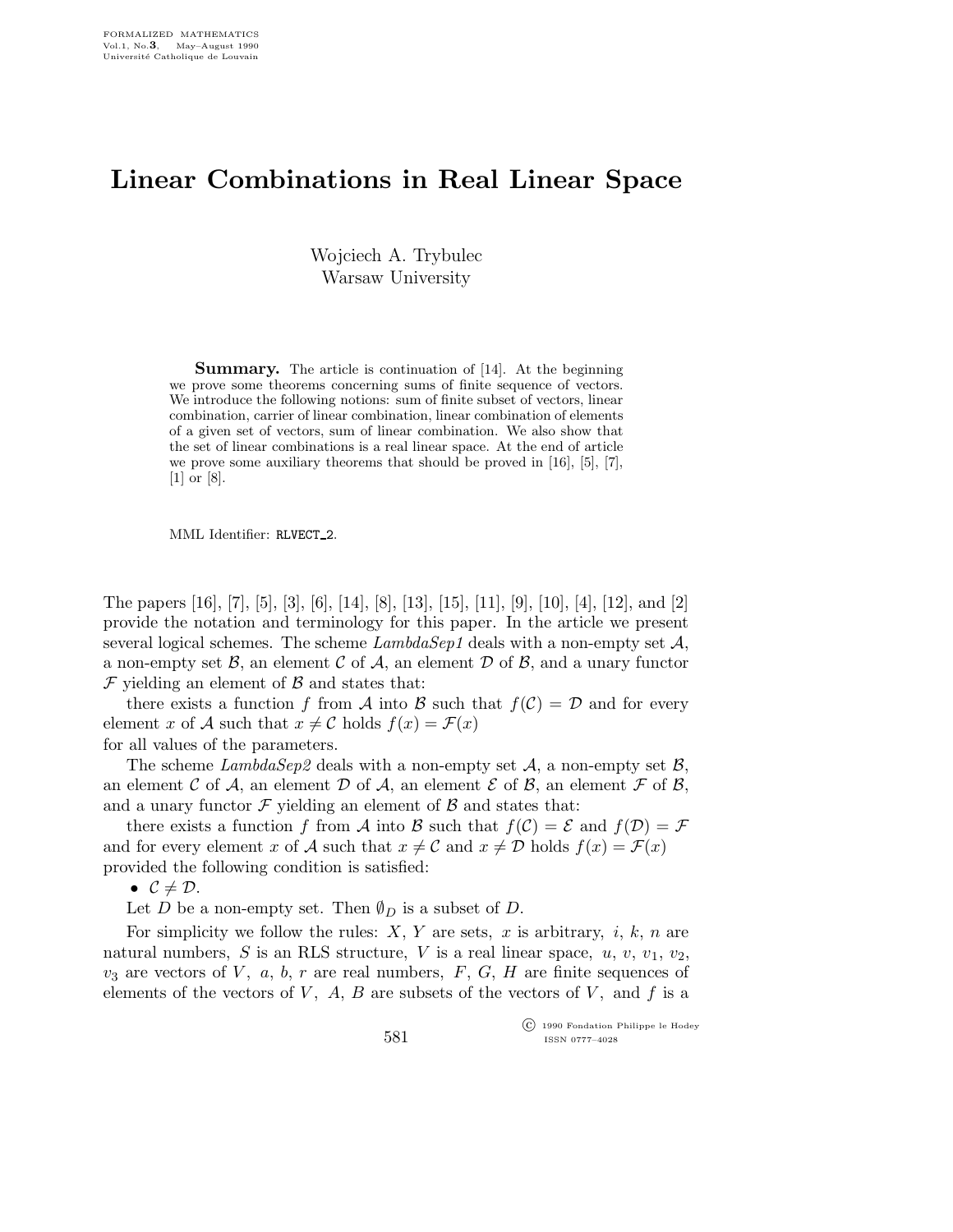function from the vectors of V into  $\mathbb R$ . Let us consider S, and let v be an element of the vectors of S. The functor  $\mathbb{Q}v$  yielding a vector of S, is defined as follows:

 $@v = v.$ 

One can prove the following proposition

(1) For every element v of the vectors of V holds  $v = \mathbb{Q}v$ .

Let us consider S, x. Let us assume that  $x \in S$ . The functor  $x^S$  yielding a vector of  $S$ , is defined as follows:

 $x^S = x.$ 

The following propositions are true:

- (2) If  $x \in S$ , then  $x^S = x$ .
- (3) For every vector v of S holds  $v^S = v$ .
- (4) If len  $F = \text{len } G$  and len  $F = \text{len } H$  and for every k such that  $k \in$ Seg(len F) holds  $H(k) = \mathcal{Q}(\pi_k F) + \mathcal{Q}(\pi_k G)$ , then  $\sum H = \sum F + \sum G$ .
- (5) If len  $F = \text{len } G$  and for every k such that  $k \in \text{Seg}(\text{len } F)$  holds  $G(k) =$  $a \cdot \mathbb{Q}(\pi_k F)$ , then  $\sum G = a \cdot \sum F$ .
- (6) If len  $F = \text{len } G$  and for every k such that  $k \in \text{Seg}(\text{len } F)$  holds  $G(k) =$  $-\mathbb{Q}(\pi_k F)$ , then  $\sum G = -\sum F$ .
- (7) If len  $F = \text{len } G$  and len  $F = \text{len } H$  and for every k such that  $k \in$  $\operatorname{Seg}(\operatorname{len} F)$  holds  $H(k) = \mathcal{Q}(\pi_k F) - \mathcal{Q}(\pi_k G)$ , then  $\sum H = \sum F - \sum G$ .
- (8) For all F, G and for every permutation f of dom F such that len  $F =$ len G and for every i such that  $i \in \text{dom } G$  holds  $G(i) = F(f(i))$  holds  $\sum F = \sum G$ .
- (9) For every permutation f of dom F such that  $G = F \cdot f$  holds  $\sum F = \sum G$ . Let us consider V. A subset of the vectors of V is called a finite subset of  $V$

if:

it is finite.

One can prove the following proposition

 $(10)$  A is a finite subset of V if and only if A is finite.

In the sequel S, T will be finite subsets of V. Let us consider  $V, S, T$ . Then  $S \cup T$  is a finite subset of V. Then  $S \cap T$  is a finite subset of V. Then  $S \setminus T$  is a finite subset of V. Then  $S-T$  is a finite subset of V.

Let us consider V. The functor  $0_V$  yielding a finite subset of V, is defined by:

 $0_V = \emptyset$ .

One can prove the following proposition

 $(11)$   $0_V = \emptyset$ .

Let us consider V, T. The functor  $\sum T$  yields a vector of V and is defined as follows:

there exists F such that  $\text{rng } F = T$  and F is one-to-one and  $\sum T = \sum F$ .

One can prove the following propositions: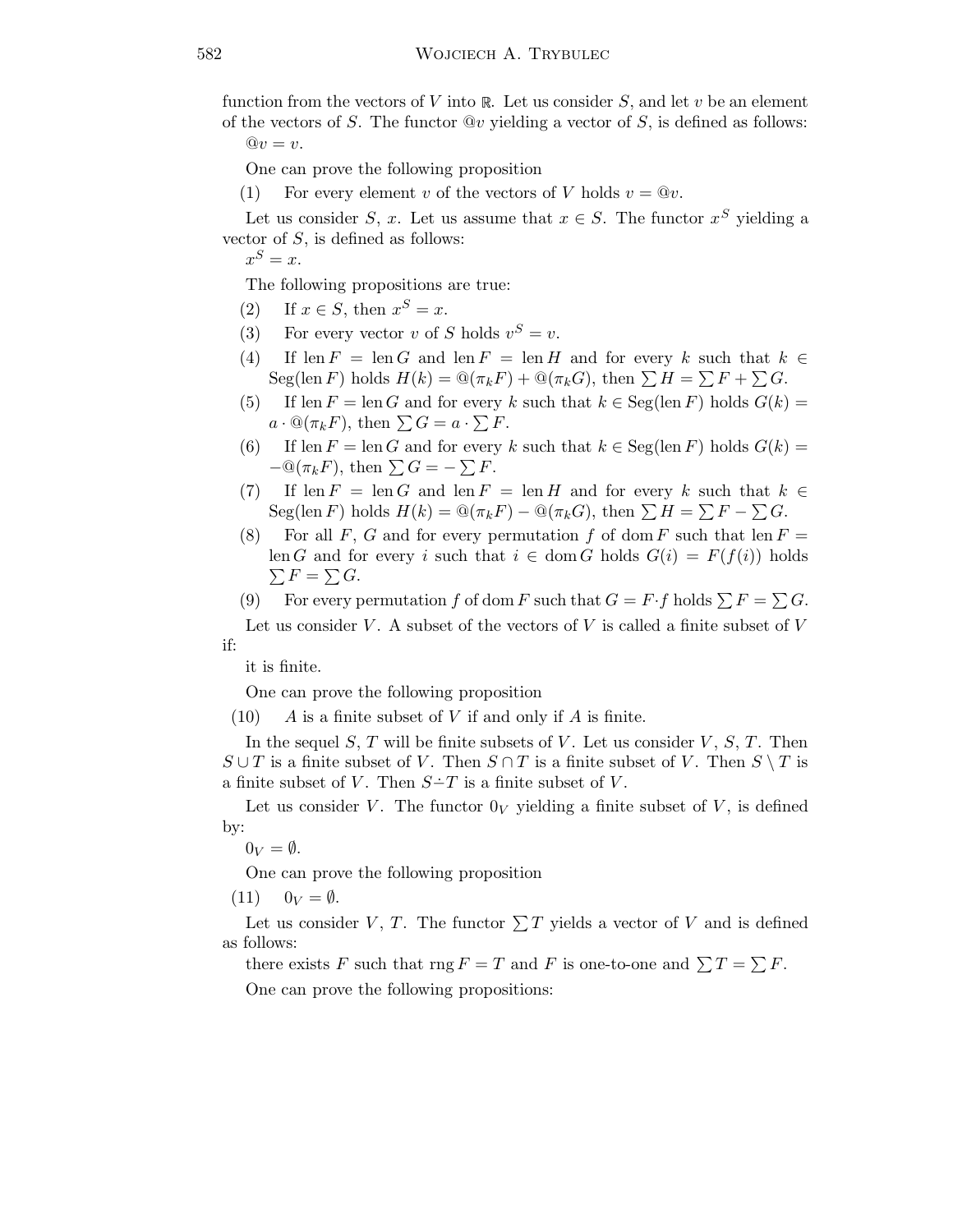- (12) There exists F such that rng  $F = T$  and F is one-to-one and  $\sum T =$  $\sum F$ .
- (13) If  $\text{rng } F = T$  and F is one-to-one and  $v = \sum F$ , then  $v = \sum T$ . Let us consider V, v. Then  $\{v\}$  is a finite subset of V. Let us consider V,  $v_1, v_2$ . Then  $\{v_1, v_2\}$  is a finite subset of V. Let us consider V,  $v_1$ ,  $v_2$ ,  $v_3$ . Then  $\{v_1, v_2, v_3\}$  is a finite subset of V. One can prove the following propositions:
- $(14) \quad \Sigma(0_V) = 0_V.$
- $(15)$   $\sum \{v\} = v.$
- (16) If  $v_1 \neq v_2$ , then  $\sum \{v_1, v_2\} = v_1 + v_2$ .
- (17) If  $v_1 \neq v_2$  and  $v_2 \neq v_3$  and  $v_1 \neq v_3$ , then  $\sum \{v_1, v_2, v_3\} = (v_1 + v_2) + v_3$ .
- (18) If T misses S, then  $\Sigma(T \cup S) = \Sigma T + \Sigma S$ .
- (19)  $\sum(T \cup S) = (\sum T + \sum S) \sum(T \cap S).$
- $(20) \qquad \sum(T \cap S) = (\sum T + \sum S) \sum(T \cup S).$
- $(21) \quad \Sigma(T \setminus S) = \Sigma(T \cup S) \Sigma S.$
- $(22) \quad \Sigma(T \setminus S) = \Sigma T \Sigma(T \cap S).$
- (23)  $\sum (T-S) = \sum (T \cup S) \sum (T \cap S).$
- (24)  $\sum(T-S) = \sum(T \setminus S) + \sum(S \setminus T).$

Let us consider V. An element of  $\mathbb{R}^{the}$  vectors of V is called a linear combination of  $V$  if:

there exists T such that for every v such that  $v \notin T$  holds it $(v) = 0$ .

In the sequel  $K, L, L_1, L_2, L_3$  will be linear combinations of V. Next we state a proposition

(25) There exists T such that for every v such that  $v \notin T$  holds  $L(v) = 0$ .

In the sequel E denotes an element of  $\mathbb{R}^{the}$  vectors of V. We now state a proposition

(26) If there exists T such that for every v such that  $v \notin T$  holds  $E(v) = 0$ , then  $E$  is a linear combination of  $V$ .

Let us consider  $V, L$ . The functor support  $L$  yields a finite subset of  $V$  and is defined as follows:

support  $L = \{v : L(v) \neq 0\}.$ 

We now state two propositions:

- (27) support  $L = \{v : L(v) \neq 0\}.$
- (28)  $L(v) = 0$  if and only if  $v \notin \text{support } L$ .

Let us consider V. The functor  $\mathbf{0}_{\text{LC}_V}$  yields a linear combination of V and is defined as follows:

support  $\mathbf{0}_{\mathrm{LC}_V} = \emptyset$ .

The following propositions are true:

- (29)  $L = \mathbf{0}_{\text{LC}_V}$  if and only if support  $L = \emptyset$ .
- (30)  $\mathbf{0}_{\text{LC}_V}(v) = 0.$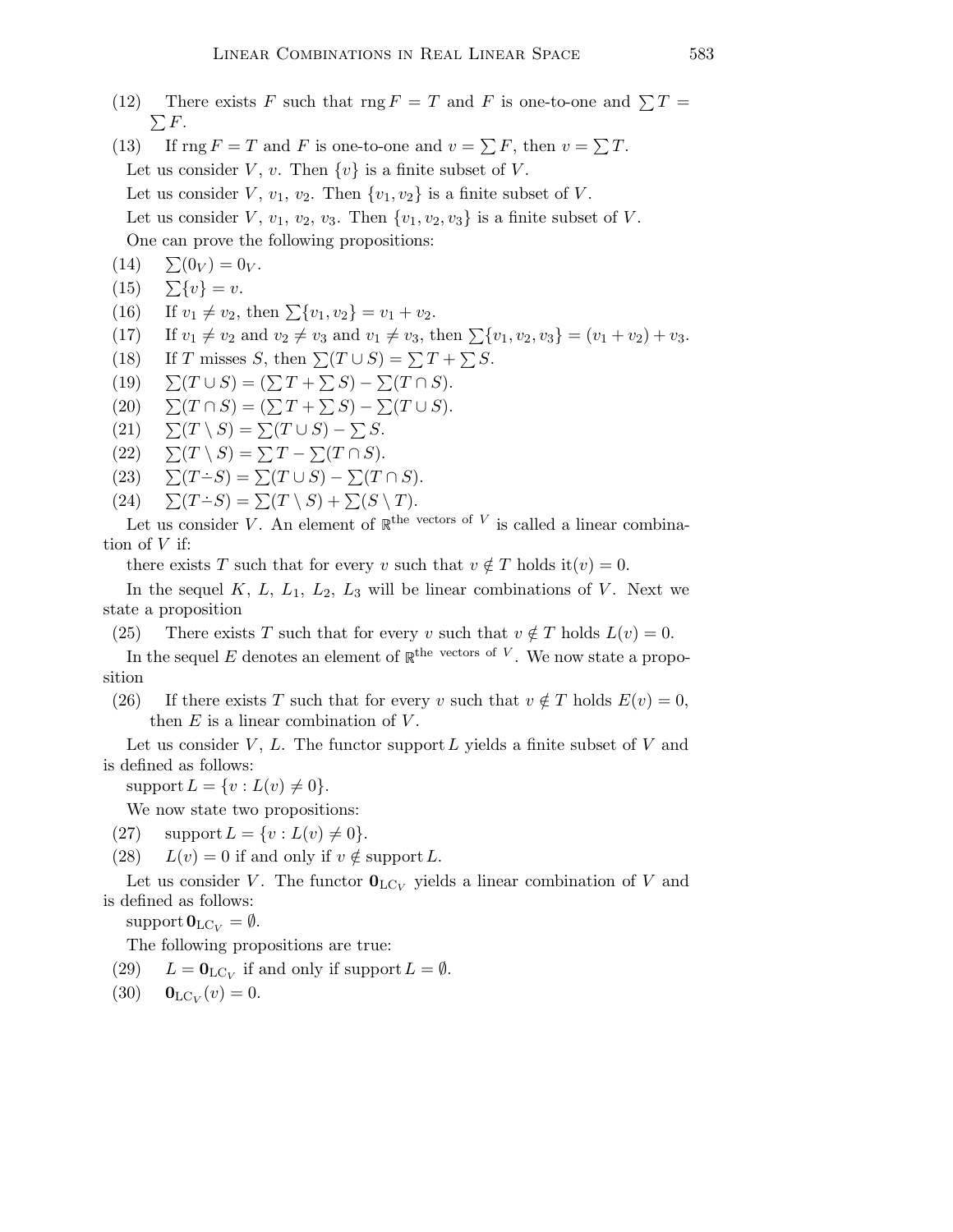Let us consider  $V$ ,  $A$ . A linear combination of  $V$  is said to be a linear combination of A if:

support it  $\subseteq A$ .

One can prove the following proposition

(31) If support  $L \subseteq A$ , then L is a linear combination of A.

In the sequel  $l$  is a linear combination of  $A$ . The following propositions are true:

- (32) support  $l \subseteq A$ .
- (33) If  $A \subseteq B$ , then l is a linear combination of B.
- (34)  $\mathbf{0}_{\text{LC}_V}$  is a linear combination of A.
- (35) For every linear combination l of  $\emptyset_{\text{the vectors of }V}$  holds  $l = \mathbf{0}_{\text{LC}_V}$ .
- (36) L is a linear combination of support  $L$ .

Let us consider V, F, f. The functor  $f \cdot F$  yields a finite sequence of elements of the vectors of  $V$  and is defined as follows:

 $\text{len}(f \cdot F) = \text{len } F$  and for every i such that  $i \in \text{dom}(f \cdot F)$  holds  $(f \cdot F)(i) =$  $f(\mathbb{Q}(\pi_i F)) \cdot \mathbb{Q}(\pi_i F)$ .

Next we state several propositions:

- $(37)$  len $(f \cdot F) = \text{len } F$ .
- (38) For every i such that  $i \in \text{dom}(f \cdot F)$  holds  $(f \cdot F)(i) = f(\mathbb{Q}(\pi_i F)) \cdot \mathbb{Q}(\pi_i F)$ .
- (39) If len  $G = \text{len } F$  and for every i such that  $i \in \text{dom } G$  holds  $G(i) =$  $f(\mathcal{Q}(\pi_i F)) \cdot \mathcal{Q}(\pi_i F)$ , then  $G = f \cdot F$ .
- (40) If  $i \in \text{dom } F$  and  $v = F(i)$ , then  $(f \cdot F)(i) = f(v) \cdot v$ .
- $(41)$  f  $\cdot \varepsilon$ the vectors of  $V = \varepsilon$ the vectors of V.
- (42)  $f \cdot \langle v \rangle = \langle f(v) \cdot v \rangle.$
- (43)  $f \cdot \langle v_1, v_2 \rangle = \langle f(v_1) \cdot v_1, f(v_2) \cdot v_2 \rangle.$
- (44)  $f \cdot \langle v_1, v_2, v_3 \rangle = \langle f(v_1) \cdot v_1, f(v_2) \cdot v_2, f(v_3) \cdot v_3 \rangle.$

Let us consider V, L. The functor  $\sum L$  yields a vector of V and is defined by:

there exists F such that F is one-to-one and  $\text{rng } F = \text{support } L$  and  $\sum L =$  $\sum (L \cdot F).$ 

The following propositions are true:

- (45) There exists F such that F is one-to-one and rng  $F =$  support L and  $\sum L = \sum (L \cdot F).$
- (46) If F is one-to-one and rng  $F = \text{support } L$  and  $u = \sum (L \cdot F)$ , then  $u = \sum L$ .
- (47)  $A \neq \emptyset$  and A is linearly closed if and only if for every l holds  $\sum l \in A$ .
- $(48) \quad \sum_{{\bf U}_{\bf C}V} {\bf 0}_{\bf C} = 0_V.$
- (49) For every linear combination l of  $\emptyset_{\text{the vectors of }V}$  holds  $\sum l = 0_V$ .
- (50) For every linear combination l of  $\{v\}$  holds  $\sum l = l(v) \cdot v$ .
- (51) If  $v_1 \neq v_2$ , then for every linear combination l of  $\{v_1, v_2\}$  holds  $\Sigma l =$  $l(v_1)\cdot v_1 + l(v_2)\cdot v_2.$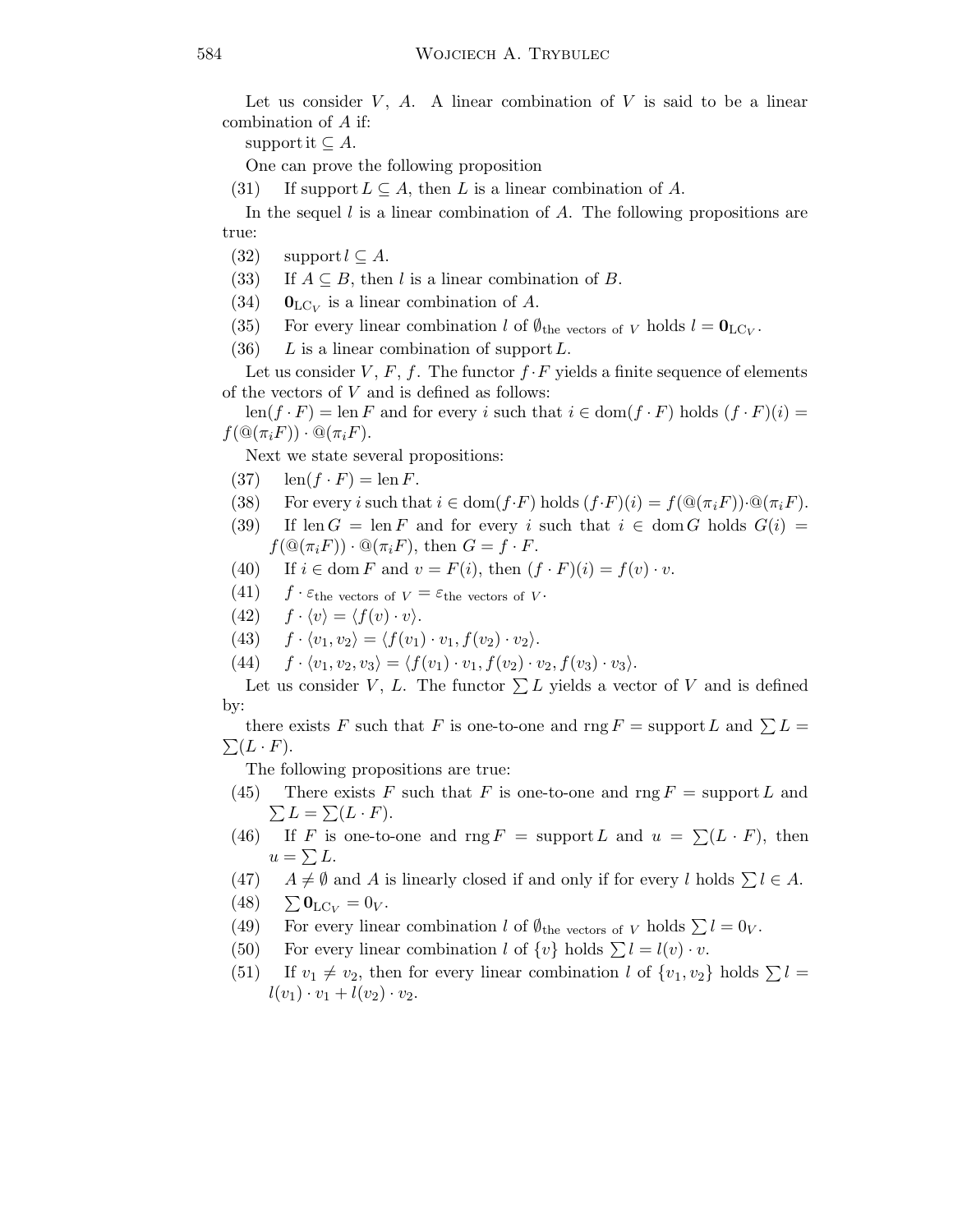- (52) If support  $L = \emptyset$ , then  $\sum L = 0_V$ .
- (53) If support  $L = \{v\}$ , then  $\sum L = L(v) \cdot v$ .

(54) If support  $L = \{v_1, v_2\}$  and  $v_1 \neq v_2$ , then  $\sum L = L(v_1) \cdot v_1 + L(v_2) \cdot v_2$ . Let us consider  $V, L_1, L_2$ . Let us note that one can characterize the predicate

 $L_1 = L_2$  by the following (equivalent) condition: for every v holds  $L_1(v) = L_2(v)$ .

One can prove the following proposition

(55) If for every v holds  $L_1(v) = L_2(v)$ , then  $L_1 = L_2$ .

Let us consider V,  $L_1$ ,  $L_2$ . The functor  $L_1 + L_2$  yields a linear combination of  $V$  and is defined as follows:

for every v holds  $(L_1 + L_2)(v) = L_1(v) + L_2(v)$ .

The following propositions are true:

- (56) If for every v holds  $L(v) = L_1(v) + L_2(v)$ , then  $L = L_1 + L_2$ .
- (57)  $(L_1 + L_2)(v) = L_1(v) + L_2(v).$
- (58)  $\text{support}(L_1 + L_2) \subseteq \text{support} L_1 \cup \text{support} L_2.$
- (59) If  $L_1$  is a linear combination of A and  $L_2$  is a linear combination of A, then  $L_1 + L_2$  is a linear combination of A.
- (60)  $L_1 + L_2 = L_2 + L_1$ .
- (61)  $L_1 + (L_2 + L_3) = (L_1 + L_2) + L_3.$
- (62)  $L + \mathbf{0}_{\text{LC}_V} = L$  and  $\mathbf{0}_{\text{LC}_V} + L = L$ .

Let us consider V,  $a, L$ . The functor  $a \cdot L$  yielding a linear combination of  $V$ , is defined by:

for every v holds  $(a \cdot L)(v) = a \cdot L(v)$ .

The following propositions are true:

- (63) If for every v holds  $K(v) = a \cdot L(v)$ , then  $K = a \cdot L$ .
- (64)  $(a \cdot L)(v) = a \cdot L(v)$ .
- (65) If  $a \neq 0$ , then support $(a \cdot L)$  = support L.
- (66)  $0 \cdot L = \mathbf{0}_{\mathrm{LC}_V}$ .
- (67) If L is a linear combination of A, then  $a \cdot L$  is a linear combination of A.
- (68)  $(a + b) \cdot L = a \cdot L + b \cdot L$ .
- (69)  $a \cdot (L_1 + L_2) = a \cdot L_1 + a \cdot L_2.$
- (70)  $a \cdot (b \cdot L) = (a \cdot b) \cdot L$ .

$$
(71) \quad 1 \cdot L = L.
$$

Let us consider V, L. The functor  $-L$  yielding a linear combination of V, is defined as follows:

 $-L = (-1) \cdot L$ .

Next we state several propositions:

 $(72) -L = (-1) \cdot L$ .

- (73)  $(-L)(v) = -L(v)$ .
- (74) If  $L_1 + L_2 = \mathbf{0}_{\text{LC}_V}$ , then  $L_2 = -L_1$ .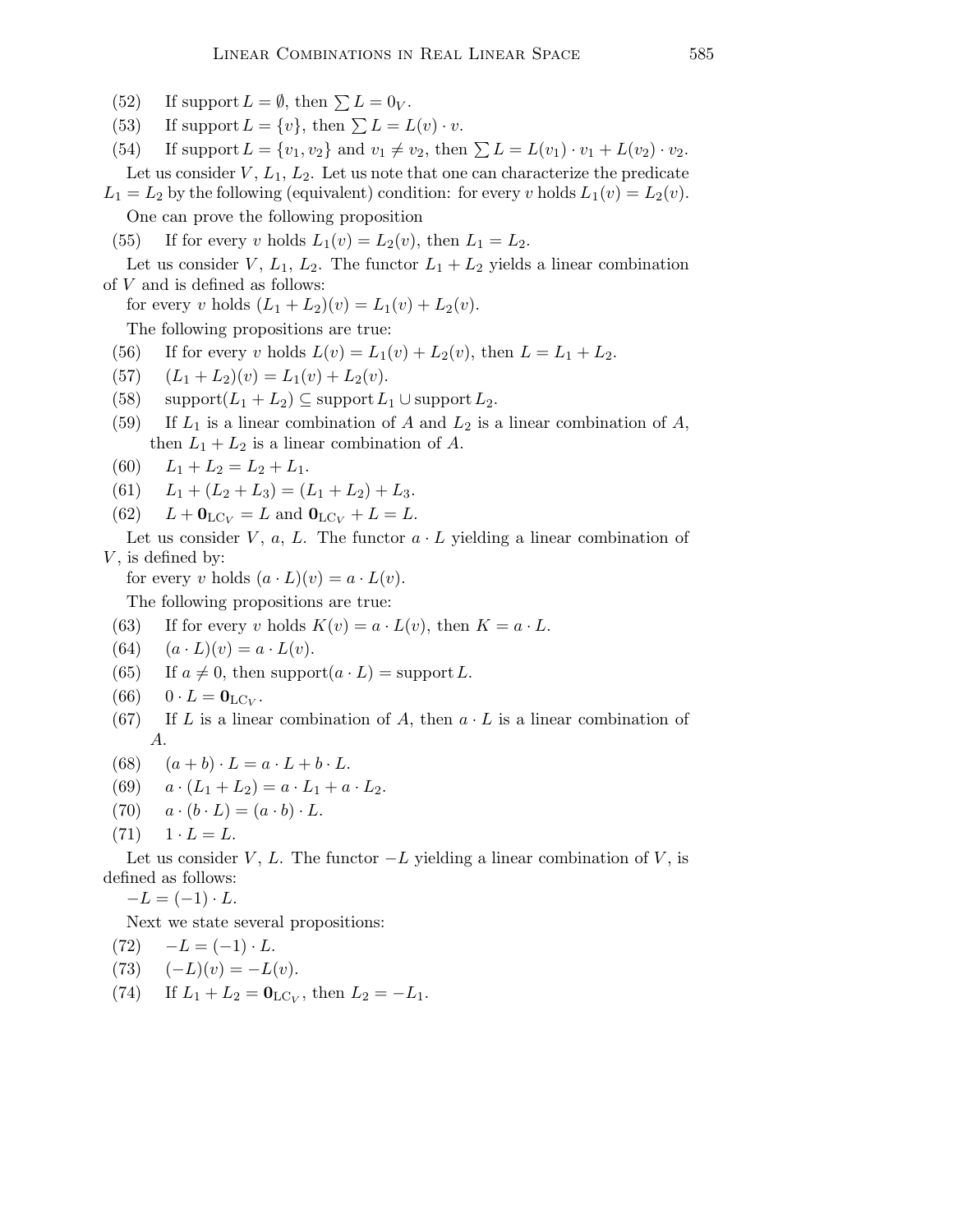- $(75)$  support $(-L)$  = support L.
- (76) If L is a linear combination of A, then  $-L$  is a linear combination of A.

 $(77) \quad -(-L) = L.$ 

Let us consider V,  $L_1$ ,  $L_2$ . The functor  $L_1 - L_2$  yields a linear combination of  $V$  and is defined by:

 $L_1 - L_2 = L_1 + (-L_2).$ 

The following propositions are true:

- (78)  $L_1 L_2 = L_1 + (-L_2).$
- (79)  $(L_1 L_2)(v) = L_1(v) L_2(v).$
- (80) support $(L_1 L_2) \subseteq$  support  $L_1 \cup$  support  $L_2$ .
- (81) If  $L_1$  is a linear combination of A and  $L_2$  is a linear combination of A, then  $L_1 - L_2$  is a linear combination of A.

$$
(82) \qquad L - L = \mathbf{0}_{\mathrm{LC}_V}.
$$

Let us consider V. The functor  $LC_V$  yields a non-empty set and is defined by:

 $x \in \mathrm{LC}_V$  if and only if x is a linear combination of V.

In the sequel D denotes a non-empty set and  $e, e_1, e_2$  denote elements of  $LC_V$ . The following propositions are true:

(83) If for every x holds  $x \in D$  if and only if x is a linear combination of V, then  $D = LC_V$ .

$$
(84) \quad L \in \text{LC}_V.
$$

Let us consider  $V$ ,  $e$ . The functor  $@e$  yields a linear combination of  $V$  and is defined by:

 $@e = e.$ 

The following proposition is true

(85)  $@e = e.$ 

Let us consider V, L. The functor  $@L$  yields an element of  $LC_V$  and is defined as follows:

 $@L = L.$ 

Next we state a proposition

 $(86) \quad \ \ \, \mathbb{Q}L = L.$ 

Let us consider V. The functor  $+_{\text{LC}_V}$  yields a binary operation on LC<sub>V</sub> and is defined by:

for all  $e_1, e_2$  holds  $+_{\text{LC}_V}(e_1, e_2) = \mathbb{Q}e_1 + \mathbb{Q}e_2$ .

In the sequel  $o$  is a binary operation on  $LC_V$ . Next we state two propositions:

(87) If for all  $e_1, e_2$  holds  $o(e_1, e_2) = \mathbb{Q}e_1 + \mathbb{Q}e_2$ , then  $o = +{}_{\text{LC}_V}$ .

$$
(88) +_{\text{LC}_V}(e_1, e_2) = @e_1 + @e_2.
$$

Let us consider V. The functor  $\cdot_{\text{LC}_V}$  yields a function from [R, LC<sub>V</sub>] into  $LC_V$  and is defined as follows:

for all  $a, e$  holds  $L_{\text{C}_V}(\langle a, e \rangle) = a \cdot \mathbb{Q}e$ .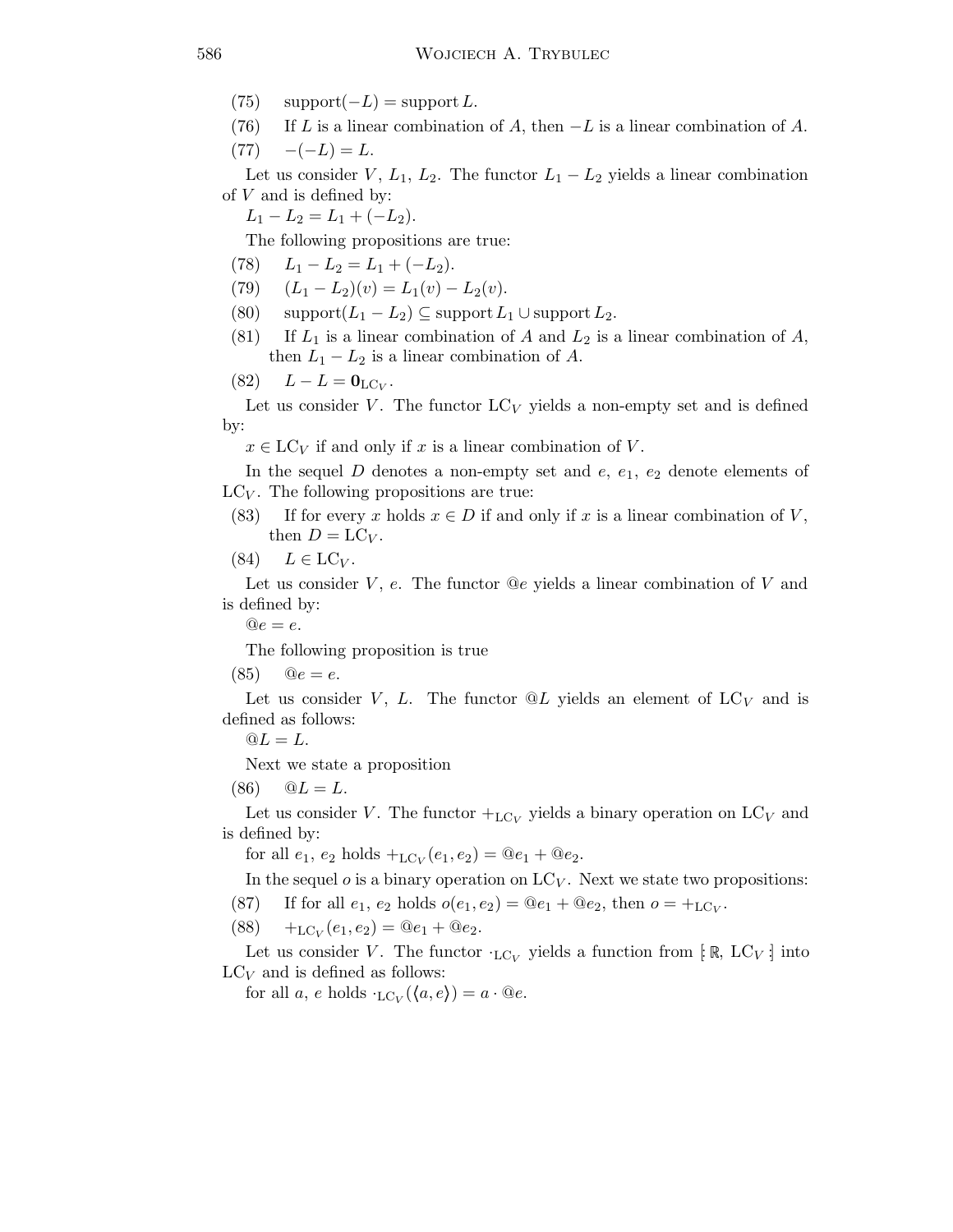In the sequel g denotes a function from  $\lbrack \mathbb{R}, LC_V \rbrack$  into  $LC_V$ . We now state two propositions:

- (89) If for all a, e holds  $g(\langle a, e \rangle) = a \cdot \mathbb{Q}e$ , then  $g = \mathcal{L}_{\text{LC}_V}$ .
- (90)  $\iota_{\text{LC}_V}(\langle a, e \rangle) = a \cdot \mathbb{Q}e.$

Let us consider V. The functor  $\mathbb{L} \mathbb{C}_V$  yielding a real linear space, is defined as follows:

 $\mathbb{LC}_V = \langle \text{LC}_V, \textcircled{0}_{\text{LC}_V}, +_{\text{LC}_V}, \cdot_{\text{LC}_V} \rangle.$ 

Next we state several propositions:

(91)  $LC_V = \langle LC_V, @\mathbf{0}_{LC_V}, +_{LC_V}, \cdot_{LC_V} \rangle.$ 

- (92) The vectors of  $LC_V = LC_V$ .
- (93) The zero of  $\mathbb{LC}_V = \mathbf{0}_{\mathbb{LC}_V}$ .
- (94) The addition of  $\mathbb{LC}_V = +_{\mathbb{LC}_V}$ .
- (95) The multiplication of  $LC_V = C_V$ .
- $(96)$  $\mathbb{L} \mathbb{C}_V + L_2 \mathbb{L} \mathbb{C}_V = L_1 + L_2.$
- $(97)$  $^{\mathbb{LC}V} = a \cdot L.$
- $(98)$  $^{\mathbb{LC}}V = -L.$

(99) 
$$
L_1^{\mathbb{LC}V} - L_2^{\mathbb{LC}V} = L_1 - L_2.
$$

Let us consider V, A. The functor  $\mathbb{LC}_A$  yielding a subspace of  $\mathbb{LC}_V$ , is defined by:

the vectors of  $LC_A = \{l\}.$ 

In the sequel W denotes a subspace of  $LC_V$ . Next we state two propositions:

- (100) If the vectors of  $W = \{l\}$ , then  $W = \mathbb{LC}_A$ .
- (101) The vectors of  $LC_A = \{l\}.$

We now state several propositions:

- $(102)$   $X \ Y$  misses  $Y \ X$ .
- (103) If  $k < n$ , then  $n 1$  is a natural number.
- $(104) -1 \neq 0.$

$$
(105) \quad (-1) \cdot r = -r.
$$

- $(106)$   $r-1 < r$ .
- (107) If X is finite and Y is finite, then  $X \dot{=} Y$  is finite.
- (108) For every function f such that  $f^{-1} X = f^{-1} Y$  and  $X \subseteq \text{rng } f$  and  $Y \subseteq \text{rng } f$  holds  $X = Y$ .

## References

- [1] Grzegorz Bancerek. The fundamental properties of natural numbers. Formalized Mathematics,  $1(1):41-46$ , 1990.
- [2] Grzegorz Bancerek. The ordinal numbers. Formalized Mathematics,  $1(1):91-96, 1990.$